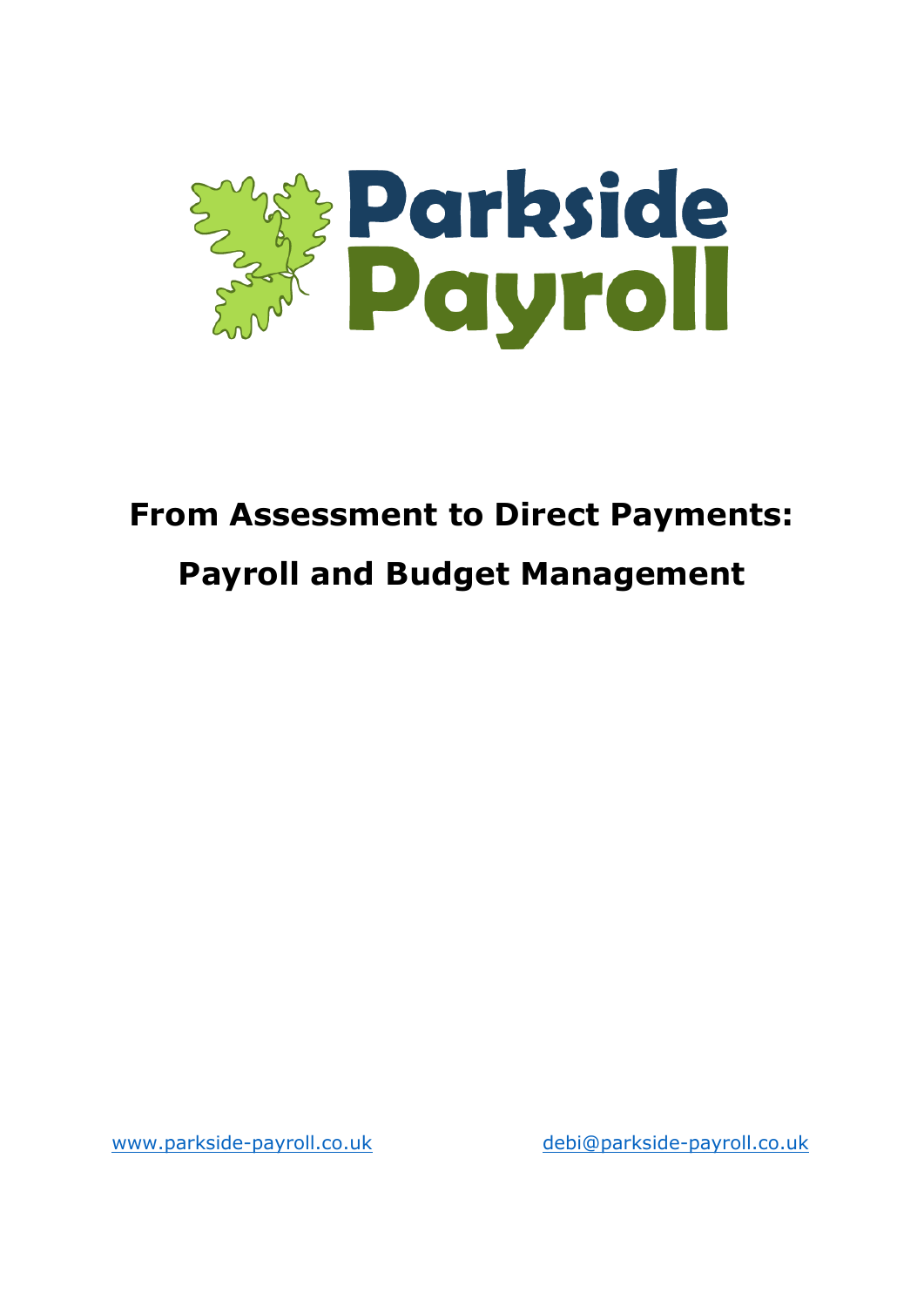

# **Contents**

|                                       | Page         |
|---------------------------------------|--------------|
| Assessing your care and support needs | $\mathbf{2}$ |
| <b>Direct Payments</b>                | 3            |
| Payroll and Budget Management         | 4            |
| Payroll - If you do it yourself       | 4            |
| Payroll - If you employ an Agent      | 5            |
| <b>Budget Management</b>              | 6            |
| Contributions                         | 7            |
| Monitoring                            | 7            |
| Parkside Payroll                      | 8            |

We have tried to make the information in this document as clear as possible. Unfortunately the regulations are sometimes difficult to understand. If you need further explanation please contact us, details on page 8.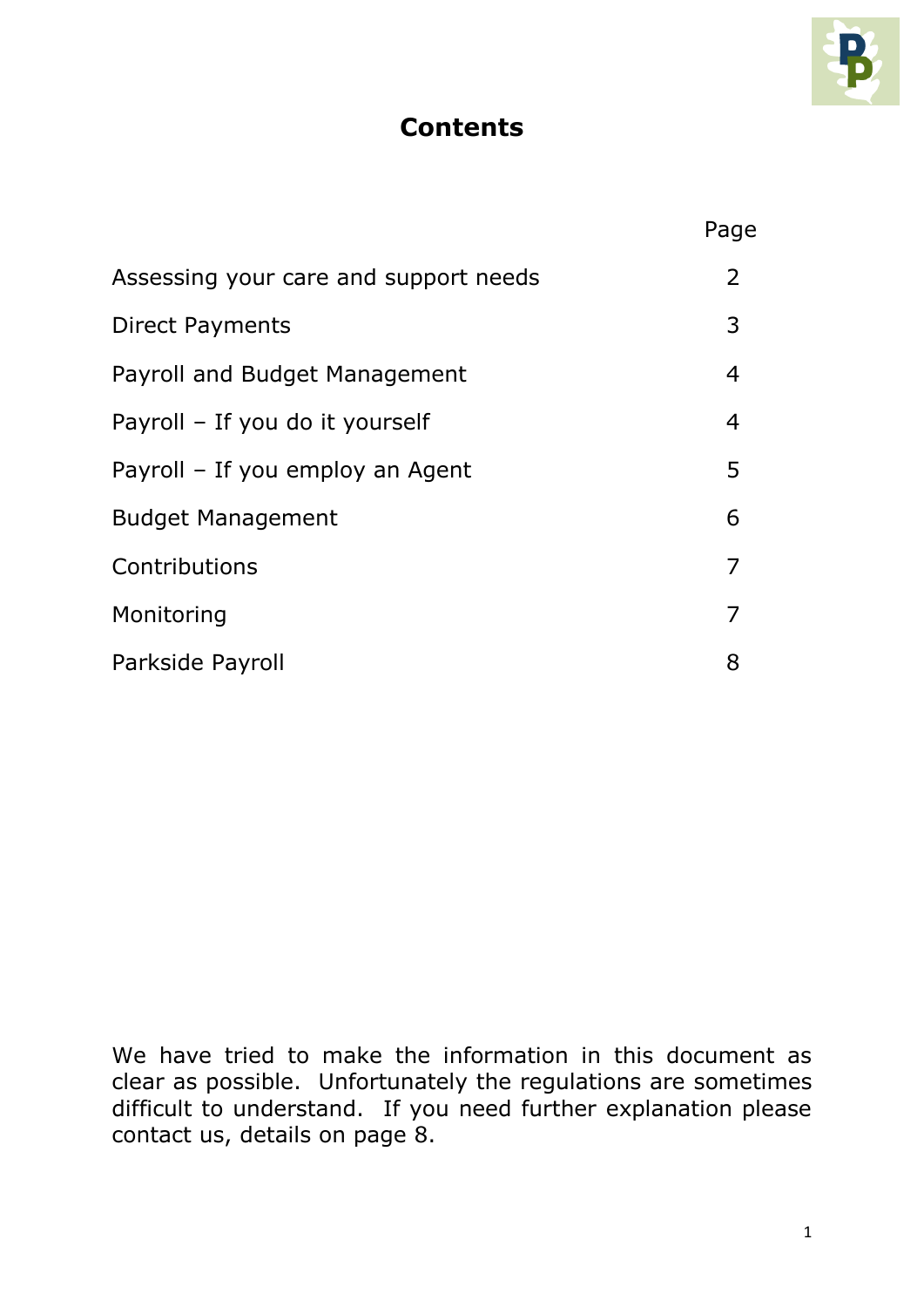

### **Assessing your care and support needs**

If you (or a member of your family) have care and support needs where you find it difficult to look after yourself, your local authority (your town or city council) should be able to advise you and provide you with some help.

The best way to get help from your local authority is to ask for a care and support needs assessment. You can do this by contacting the local authority adult social services department.

Once you are assessed by the local authority, as a minimum you may be given useful information and signposted to other services, and perhaps helped with ways that you might find funding to pay for them. However, if your needs meet the [national eligibility criteria,](http://www.nhs.uk/Conditions/social-care-and-support-guide/Pages/assessment-care-needs.aspx#eligibility) your local authority should meet these needs.

The local authority should involve you throughout the assessment to identify what your needs are and how these impact on your wellbeing. They will also discuss with you how you wish to live your life and whether there are certain aims you would like to achieve but are unable to do so because of your need for care and support. Moreover the assessment should be carried out in a way that ensures your involvement and that the right amount of time is taken to ensure that all of your needs are thoroughly considered.

The assessment will consider how your care needs might be met. This could include identifying how you are able to manage access in your home. For example, services like simple aids, and some adaptations to your home or any other information about support that may be available in the community which might also meet your needs.

If you have a friend or family member looking after you as an unpaid carer, they can have a [carer's assessment](http://www.nhs.uk/Conditions/social-care-and-support-guide/Pages/carers-assessment.aspx) to see if they need support to carry on their caring role.

The local authority must give you a copy of your needs assessment or carer's assessment.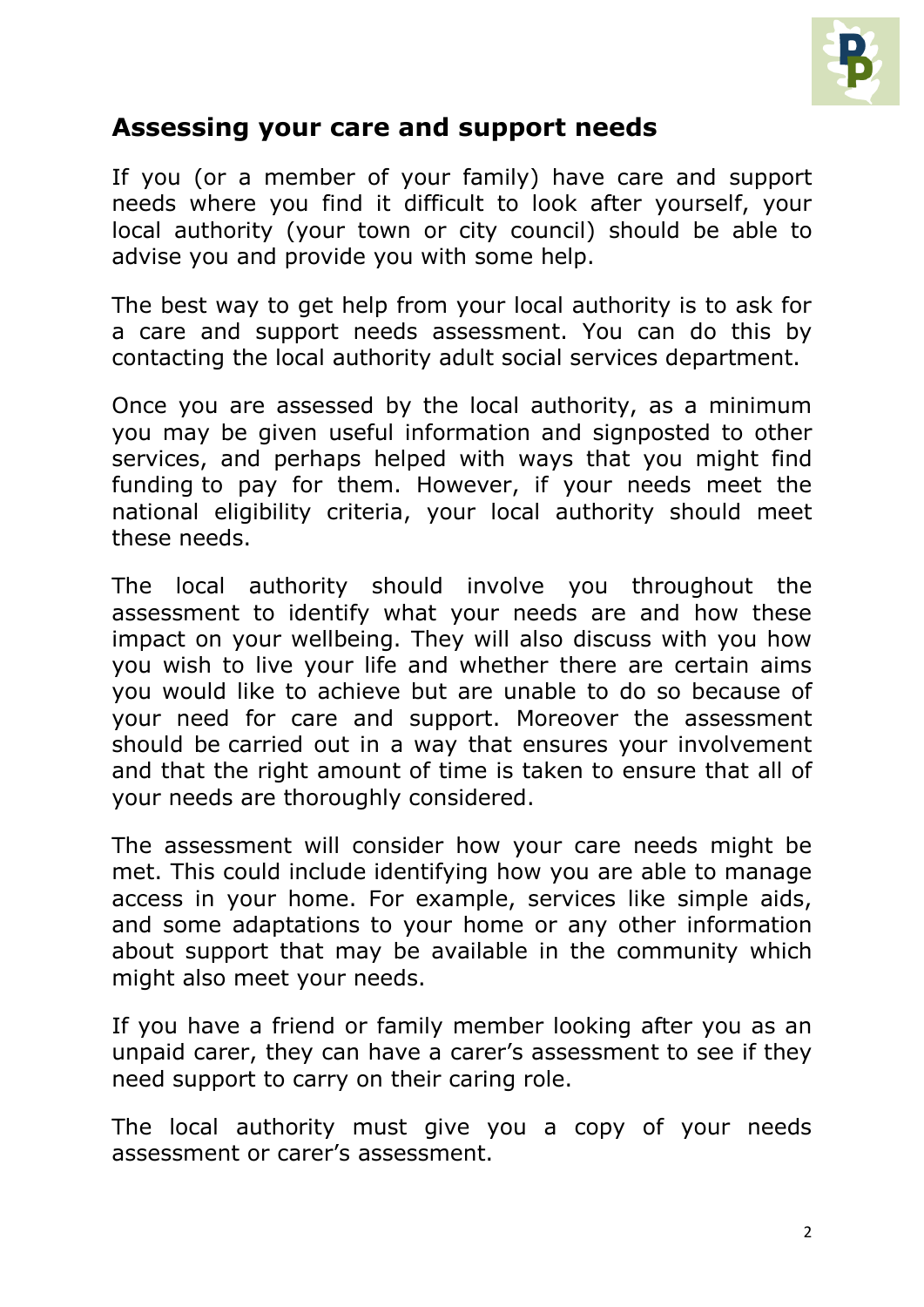

# **Direct Payments**

If you or someone you care for receives help from social services, you can apply for direct payments. This lets you choose to buy the services you need yourself, instead of getting them from your local authority. This could be employing a PA or paying for respite.

#### **Why choose a direct payment?**

If you needed care and support in the past this was provided directly from your local authority. This is not so today; direct payments were introduced to give people more choice and control over how their care and support was arranged, in order to help them live more independently.

The direct payment is paid to you by the local authority so that you can decide how you want to meet your care and support needs. Often people choose to employ their own personal assistant, although there are many other ways direct payments can be used.

The majority of those already receiving, or those assessed as needing, social services have a right to direct payments. These include:

- older people who have been assessed as needing community care services
- disabled people aged 16 and over, including those with short as well as long term needs
- carers, in place of receiving carers' services
- families with disabled children
- disabled parents

The full control over care and support that direct payments enables is an attractive option for many people.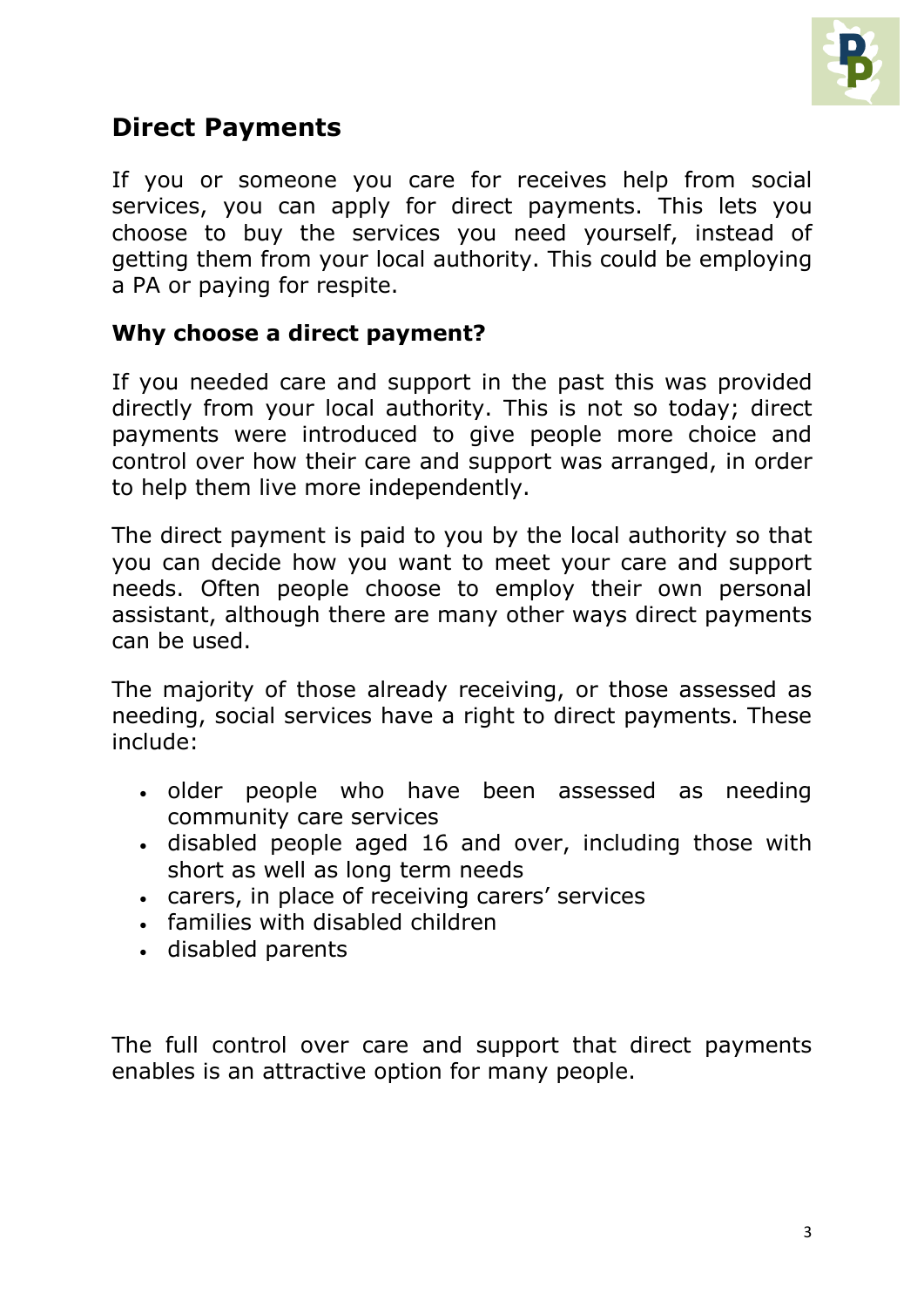

# **Payroll and Budget Management**

If you have a Direct Payment or Personal Budget and employ one or more Personal Assistants (carers), you can either manage your own payroll or appoint an agency to do it for you.

If you are employing Personal Assistants, even if you do not think they earn enough to pay tax or if they are retired, it is important for your payroll to be properly processed for HMRC (the tax authority). In many cases Personal Assistants have more than one job and it is vital that their tax code is in order. Whatever their circumstances, your Personal Assistant needs an appropriate tax code and it is your responsibility to submit the appropriate information to HMRC each month.

The difference between someone doing your payroll or managing your budget is that, when an agency is managing your budget the money from the local authority will go straight to the agency. Having someone manage your budget means they are responsible for keeping accounts, paying bills, processing payroll and sending monitoring reports to the local authority on your behalf.

As with payroll, the costs vary according to the agency, but if you are being funded by the local authority they will usually pay these fees for you.

#### **Payroll: If you do it yourself**

- You need to register with HMRC
- You need to take out Employers Liability Insurance
- You need to prepare timesheet: hours worked entered onto timesheet by employee, any overtime or expenses need to be agreed and entered onto timesheet
- The timesheet needs to be signed by both employer & employee
- Statutory calculations such as tax allowance, NI, P45, P60, sick leave, maternity leave etc. need to be completed
- A monthly payslip is issued & payment made to Personal Assistant (by cheque, standing order, BACS payment)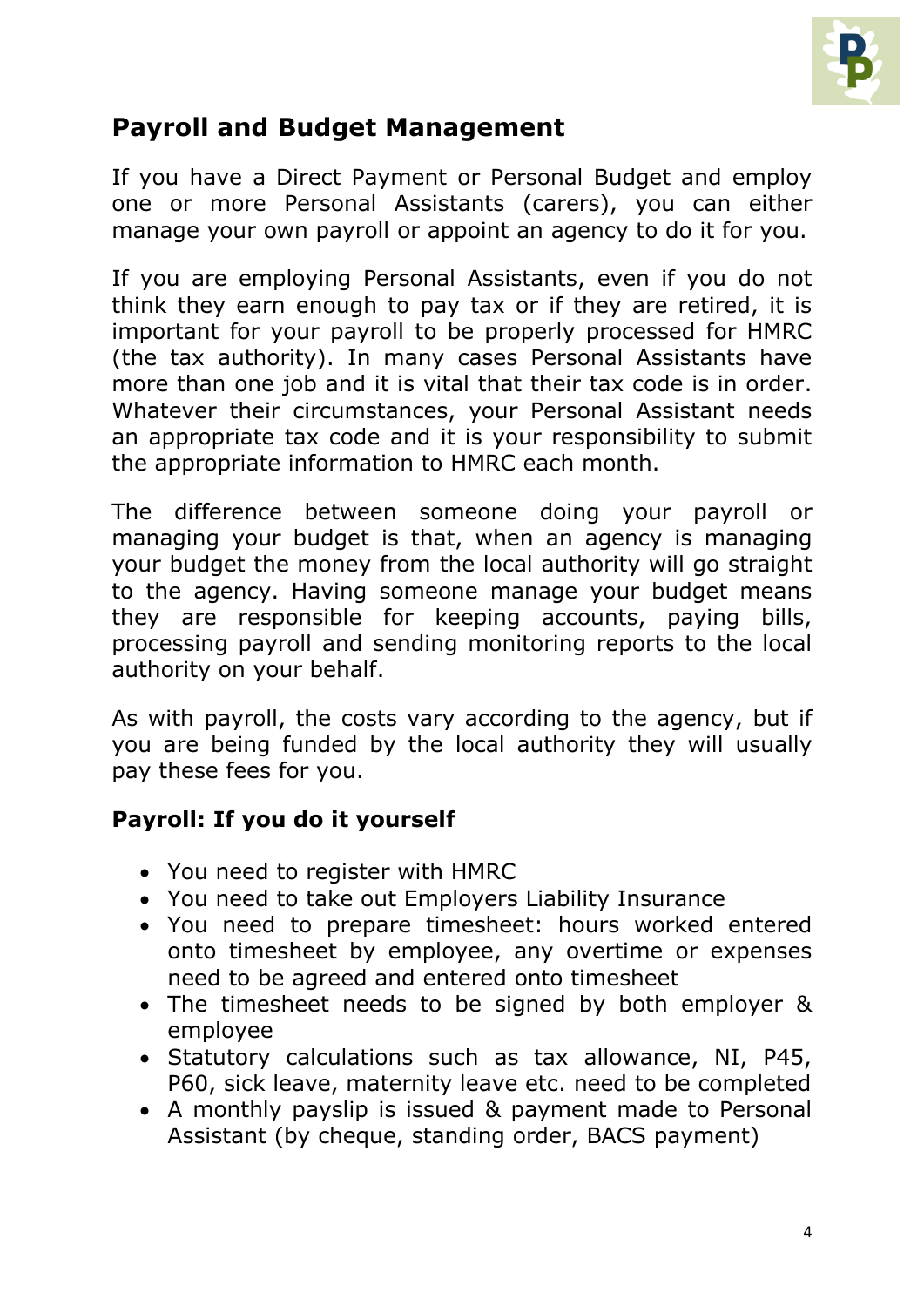

- HMRC need to be informed about tax & NI due. If necessary, payments need to be made to HMRC
- You also need to send quarterly returns to the local authority
- At the end of the financial year you need to give out P60s to your employees

#### **Advantages of doing it yourself**

You are in control and it is free

#### **Disadvantages of doing it yourself**

It can be time consuming. There are a significant number of tasks you have to do: learn, maintain & keep records; keep updated on all annual PAYE/statutory changes; remember to do all monthly and annual returns; send regular information to the local authority about how you are using your Direct Payment or Personal Budget

#### **Payroll: If you employ an agent**

- First choose your agency. (Social workers have lists of payroll & budget management agencies) Let your social worker know who you have chosen and the fee you have agreed to pay, so they can add the fee to your support plan.
- Some agencies (including Parkside Payroll) will register you with HMRC and organise your Employers Liability **Insurance**
- The agency will send you a monthly timesheet to use
- Hours worked are entered onto timesheet by employee, any overtime or expenses need to be agreed and entered onto timesheet
- Timesheet needs to be signed by both employer & employee
- Send off timesheet to the agency by agreed date
- Agency will issue payslips & complete all submissions to **HMRC**
- On receipt of the payslip you make payment to your Personal Assistant (by cheque, standing order, BACS payment)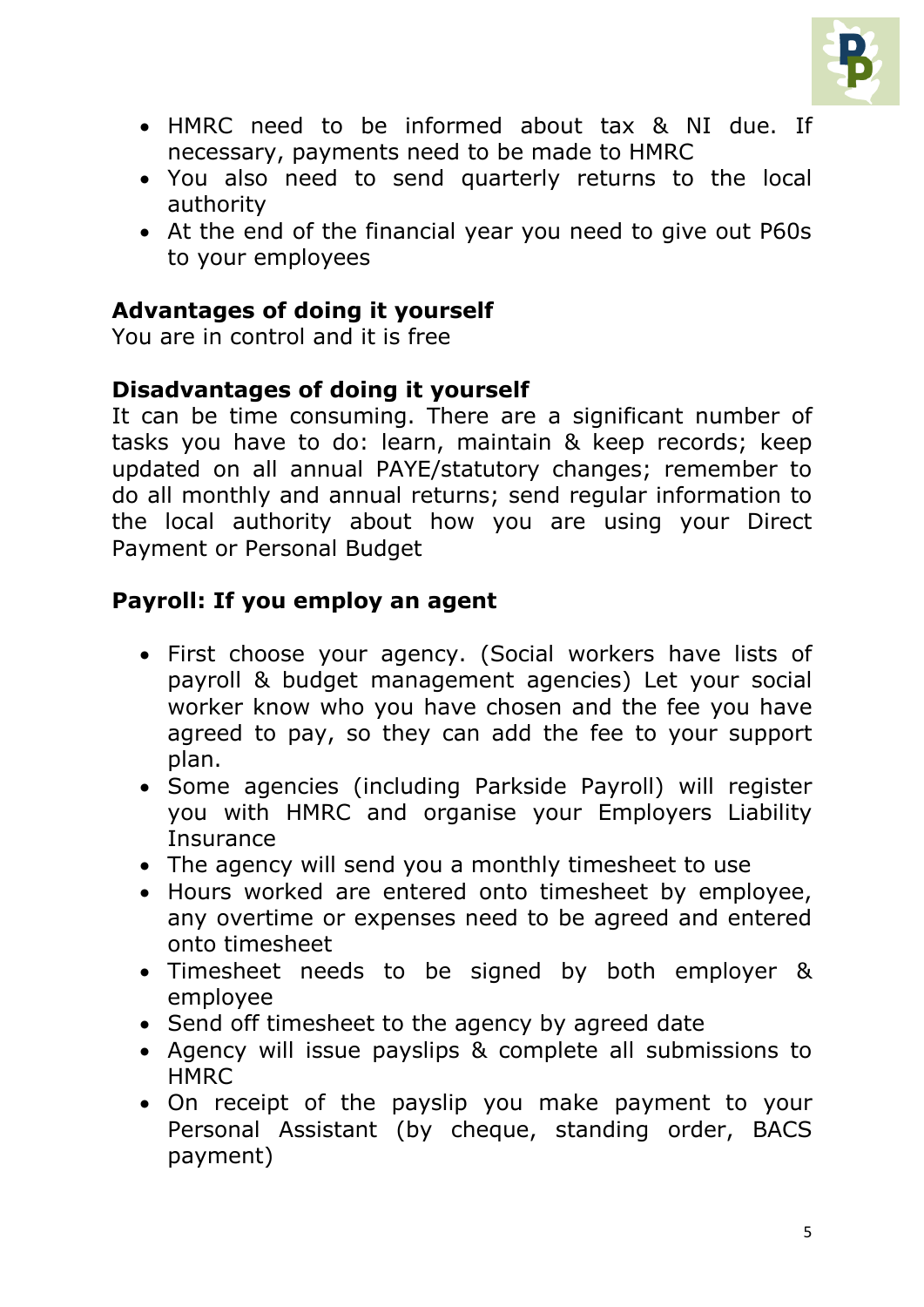

- At the end of the financial year the agency will send out P60s to your employees
- You will still need to send monitoring reports to the local authority

#### **Advantages of an agent managing your payroll**

Your time is not spent on paperwork The responsibility is passed to the agent No need to learn to deal with all the statutory obligations

#### **Disadvantages of an agent managing your payroll**

There is a cost attached to the service, although in most cases this is paid by the local Authority in addition to the amount you receive as a Personal Budget or Direct Payment

## **Budget Management**

When an agent is managing your budget, the money from the local authority will go straight to that agent. Having someone manage your budget means they are responsible for keeping accounts, paying bills (relevant to your care package), processing payroll and sending monitoring reports to the local authority on your behalf.

If an agent is managing your budget as well as processing your payroll, they will send quarterly reports of how the money is being spent to your local authority.

The advantages and disadvantages are much the same as with payroll, with the added advantage that the agency is responsible for paying additional bills on time and is also responsible for submitting monitoring/auditing reports to the local authority. This means that aside from sending in the monthly hours, there is nothing for you to do!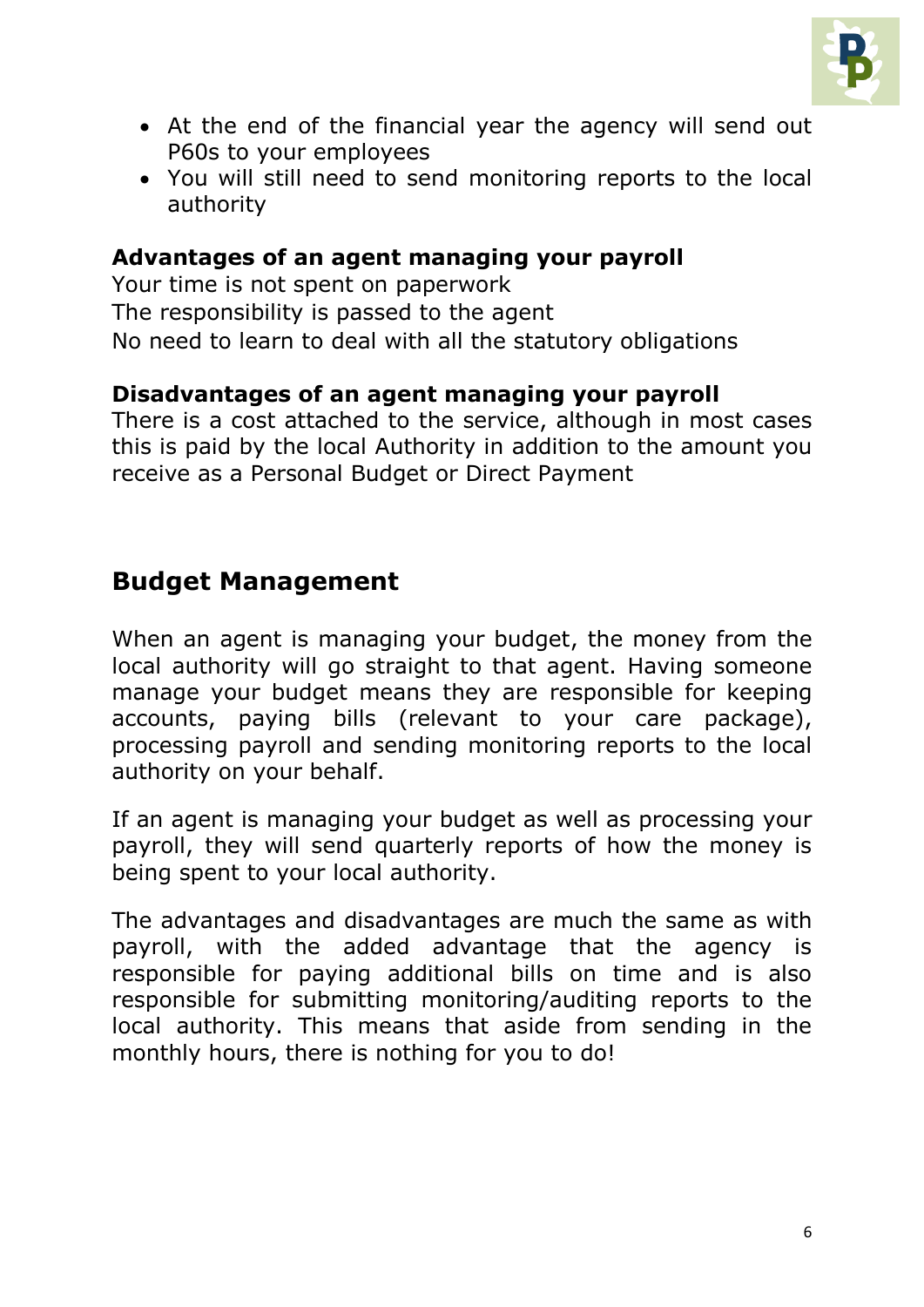

# **Contributions**

Everyone over the age of 18 who is receiving a Personal Budget is assessed to see how much of their care is to be paid by their local authority. (NB. This does **not** apply to children & young people under 18.)

The local authority looks at the income of the person receiving the Personal Budget (this is usually benefits) and assesses how much they can afford to pay for themselves. The local authority will then top this amount up to cover the amount needed for your support package.

"Contributions" are a vital part of a support package. It is essential that contribution payments are made regularly into your payroll bank account. When contributions are not paid, it means there will not be enough money in your account to pay your Personal Assistants and other bills.

In order for things to run smoothly, we recommend you set up a standing order to pay the contributions every week/4 weeks.

# **Monitoring (also known as Auditing)**

#### **Payroll**

If you have your own bank account, you need to send quarterly reports of how the money is being spent to your local authority. This is the case whether you do your own payroll or use an agency.

#### **Budget Management**

If an agent is managing your budget as well as processing your payroll, they will send quarterly reports of how the money is being spent to your local authority.